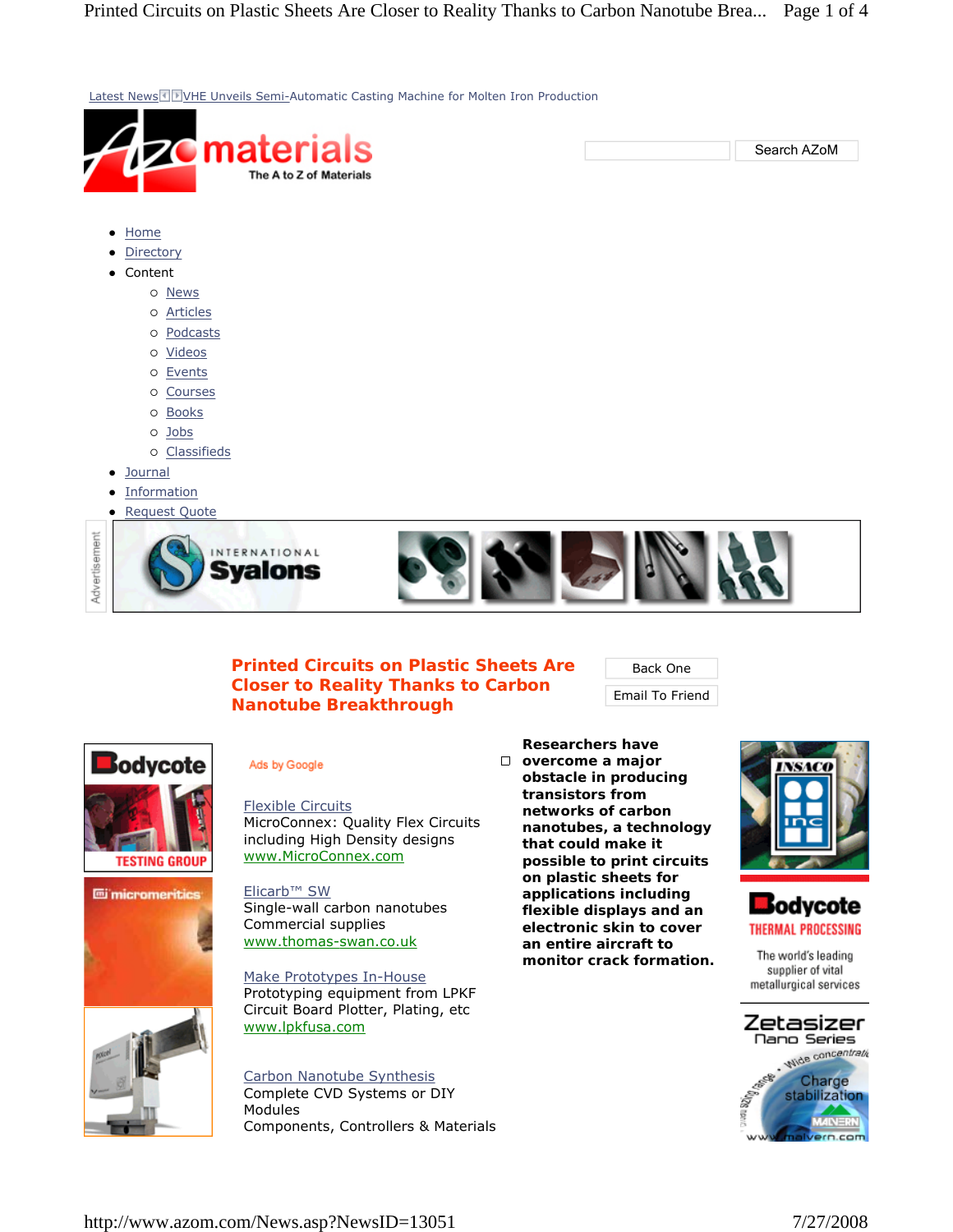



www.atomate.com



These are two photos of flexible circui carbon nanotubes in research at Purd University of Illinois at Urbana-Champ researchers have overcome a major o transistors from networks of carbon n technology that could make it possible plastic sheets for applications includin and an electronic skin to cover an ent monitor crack formation. Credit: Unive Urbana-Champaign

cutting the nanonet into strips, preventing short circuits by breaking the path of

"This is a fundamental advance in how nanotube circuits are made," said Ashra and computer engineering at **Purdue University**. He is working with Kaushik Ro Professor of Electrical and Computer Engineering, and doctoral students Ninad Kulkarni.

Researchers at the University of Illinois at Urbana-Champaign led experimenta circuits, and Purdue led research to develop and use simulations and mathema the circuits and to interpret and analyze data.

Findings will be detailed in a research paper appearing in the journal Nature on by the Purdue engineers and University of Illinois researchers : John A. Rogers Science and Engineering and a professor of chemistry; Moonsub Shim, Racheff Science and Engineering; and doctoral students Qing Cao, Hoon-sik Kim and C

"These findings represent the culmination of four years of collaborative efforts groups," Rogers said. "The work established the fundamental scientific knowled breakthrough and the ability to make circuits."

The nanonets are made of tiny semiconducting cylinders called single walled ca nanotubes form unavoidably during the process of making carbon nanotubes. 1 together in meandering threads that eventually stretch across the width of the circuit.

"Other researchers have proposed eliminating the metallic nanotubes," Rogers nice way of essentially removing the effect of these metallic nanotubes without

The researchers created a flexible circuit containing more than 100 transistors, produced and the first demonstration of a working nanonet circuit, Alam said.

"Now there is no fundamental reason why we couldn't develop nanonet techno make a flexible circuit with 100 transistors, you can make circuits with 10,000

The advance may allow researchers to use carbon nanotube transistors to crea resistant, lightweight and flexible integrated circuits at low cost, Alam said.

A key advantage of the nanonet technology is that it can be produced at low te transistors to be placed on flexible plastic sheets that would melt under the hig manufacture silicon-based transistors, he said.

Possible applications include an electronic skin that covers an aircraft and auto of cracks to alert technicians and prevent catastrophic failures.



UNIVERSITY OF

29 Sep - 3 Oct, 2008 Introduction to

**Materials Science** and Engineering Short Course

Advertise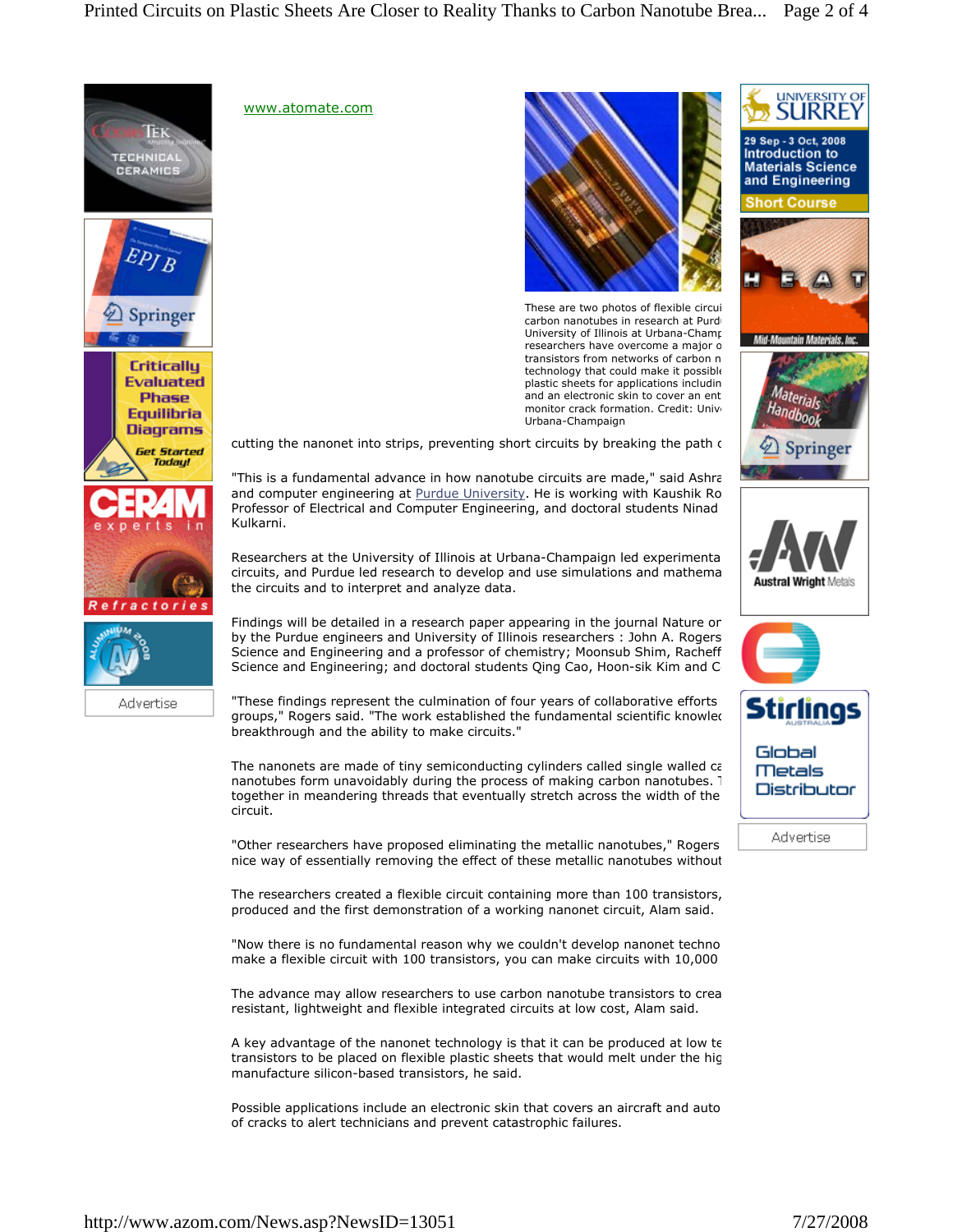Such shape-conforming electronics are not possible using conventional siliconbased circuits, which are manufactured on rigid wafers or glass plates.

"Now electronics are flat, which limits their utility since most objects in real life are not flat," Roy said.

Flexible displays could be integrated into automotive windshields to provide information for drivers. Other potential applications include "electronic paper" that displays text and images, solar cells that could be printed on plastic sheets and television screens capable of being rolled up for transport and storage.

"For these types of applications, manufacturers might literally print, or stamp, circuits onto plastic sheets, like the roll-to-roll printing used to print newspapers," Alam said.

Conventional circuits for flat-panel televisions contain transistors made of materials called polysilicon or amorphous silicon, which cannot be used in flexible applications.

Nanonet transistors are promising for so-called macroelectronics because they are best suited for large-scale applications, but these transistors may not be as well suited for the requirements of microelectronic circuits, such as those in computer chips, Alam said.

The nanotubes are arranged randomly and overlap each other like tiny needles. If the nanonet area is large enough, the overlapping metallic nanotubes will eventually form a meandering string across the entire transistor, causing a short circuit. But if the device is segmented into strips, this meandering path of metallic rods is cut at the point where the lines separate one strip from another, preventing short circuits.

The metallic nanotubes make up about one-third of the nanotubes in the transistor. Because the carbon nanotubes are twice as numerous as the metallic tubes, enough of them exist to form a complete circuit. The models and simulations are needed to tell researchers precisely how wide to make the strips so that the pathway of metallic tubes is cut but the carbon nanotubes complete their circuit.

"The theory and simulation work done at Purdue shows there is always a way to break the metallic path and still keep the semi conducting carbon-nanotube path intact," Alam said. "The teams at Illinois and Purdue continuously provide insights about why things work the way they do and how to make them work better through combined modeling and experimental efforts."

Each nanonet transistor consists of numerous strips of nanotubes, separated bylines that are etched in place. The lines are easy to create with a standard etching process used in the semiconductor industry.

Future research may include work focusing on learning the reliability of the carbon nanotube circuits.

The research has been funded by the National Science Foundation through the Network for Computational Nanotechnology at the Birck Nanotechnology Center in Purdue's Discovery Park. The Illinois portion of the research also was funded and supported by the NSF, U.S. Department of Energy, Motorola Corp., and by the university's Frederick Seitz Materials Research Lab, the Center for Microanalysis of Materials and the Department of Chemistry.

The researchers used computers made available by a global network called the nanoHUB, an Internet-based science gateway that provides computerbased resources for research and education in the areas of nanoelectronics and nanoelectromechanical systems and their application to nano-biosystems.

"This work requires tremendous computing resources because these are not trivial calculations," Alam said.